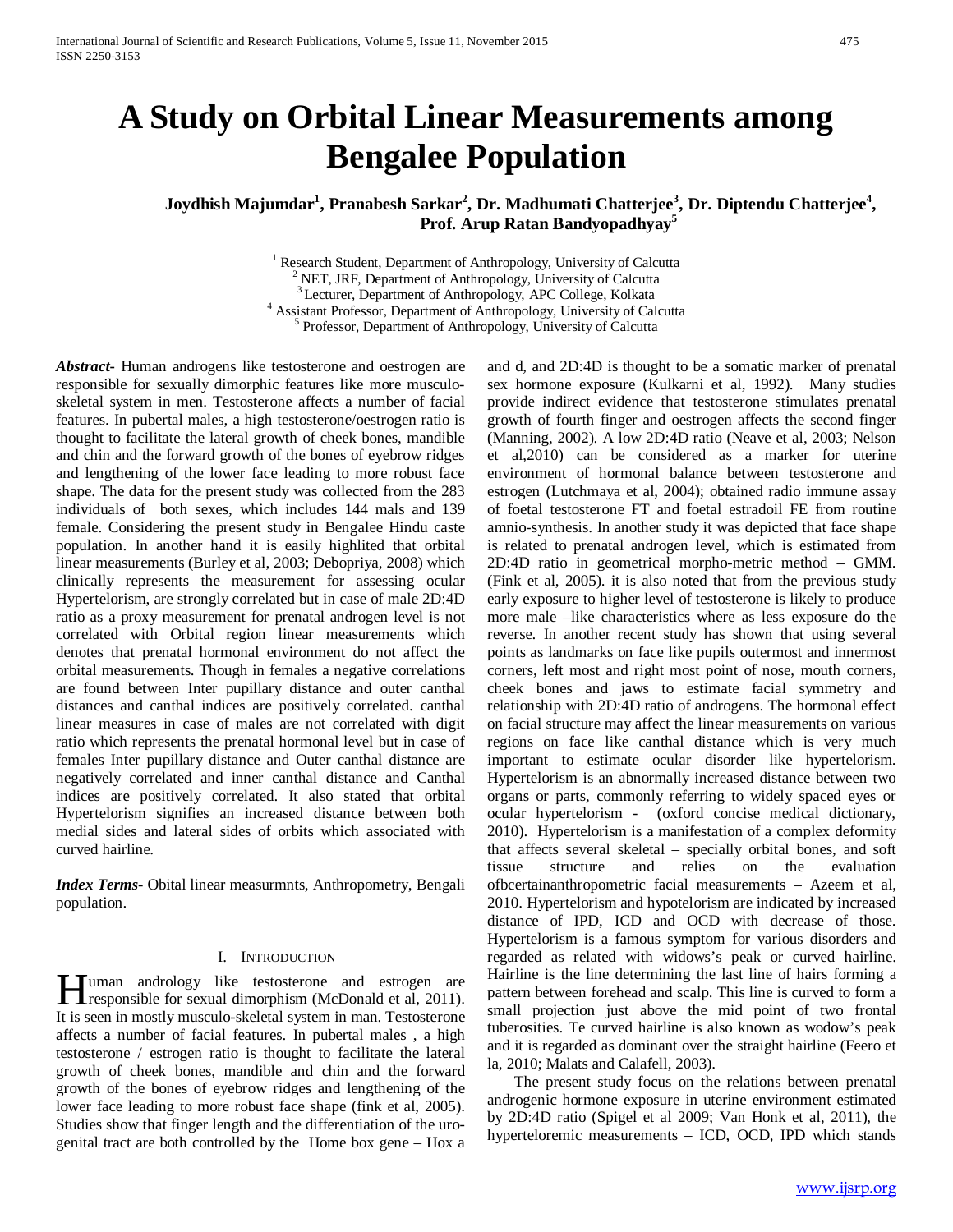for the distance between the orbital region of individual and association with presence of widow's peak.

#### II. MATERIALS AND METHODS

 The data for the present study was collected from the 283 individuals of both sexes, which includes 144 mals and 139 female. All participants are from Bengali speaking Hindu caste population of Howrah, west Bengal. Measurements were taken according to the standard technique (Manning et al, 2002) by using sliding caliper of Martin. The length of the second digits and foruth digits of the left and right hands from tip of the finger to ventral proximal creases are measured in centimeter scale. Measurements of orbital region taken by standard technique - (Burriss et al, 2006), by using a sliding caliper of Martin. To estimate the inner canthal distance sliding caliper was use to measure from medial angle of palpebral fissure of the region between eyes. The outer canthal measurements were taken from

outer edge of bony orbit of the meeting point of upper and lower eye lids. The inter papillary distance was also measured by putting a scale on the forehead and sliding the casket of caliper just beneath the pupil. Hairline estimation was done following the standard technique (Hugo et al 2007). For the accuracy of

#### **Table – 1 Distribution of orbital linear measurements in females**

| Female<br>variables | ORBITAL LINEAR MEASUREMENTS |                |          |          |   |
|---------------------|-----------------------------|----------------|----------|----------|---|
|                     | Mean $\pm SD$               | Mean $\pm SD$  |          |          | r |
| ICDXOCD             | $2.8 \pm 0.039$             | $9.2 \pm 0.90$ |          | $0.517*$ |   |
| IPDXICD             | $6.3 \pm 0.77$              | $2.8 \pm 0.39$ | $0.402*$ |          |   |
| IPDXOCD             | $6.3 \pm 0.77$              | $9.2 \pm 0.90$ | $0.783*$ |          |   |

 $*p<0.05$ 

# **Table – 2 Distribution of orbital linear measurements in males**

| <b>MALE</b><br>variables | ORBITAL LINEAR MEASUREMENTS |                 |                |          |          |   |
|--------------------------|-----------------------------|-----------------|----------------|----------|----------|---|
|                          | Mean $\pm SD$               |                 | Mean $\pm SD$  |          |          | r |
| <b>ICDXOCD</b>           | $3.01 \pm 0.32$             |                 | $9.5 \pm 0.64$ |          | $0.527*$ |   |
| <b>IPDXICD</b>           | $6.8 \pm 0.55$              | $3.01 \pm 0.32$ |                |          | $0.364*$ |   |
| <b>IPDXOCD</b>           | $6.8 \pm 0.55$              | $9.5 \pm 0.64$  |                | $0.735*$ |          |   |

 $*p<0.05$ 

#### III. RESULTS

 The result represent the test of significance represents no association between sexual differentiation and occurrence of curved hairline. Table 1, 2 and 3 represent the significant relationship between hyperteloremic measurements in orbital regions of subjects. The ICD, OCD and IPD are positively correlated with each other. Table 4 and 5 represent the correlations between 2D:4D hormonal level and hyperteloremic measurements. In case of male subjects no correlation is found, but in case of females ICD and OCD are negatively correlated and IPD are positively correlated at significant level.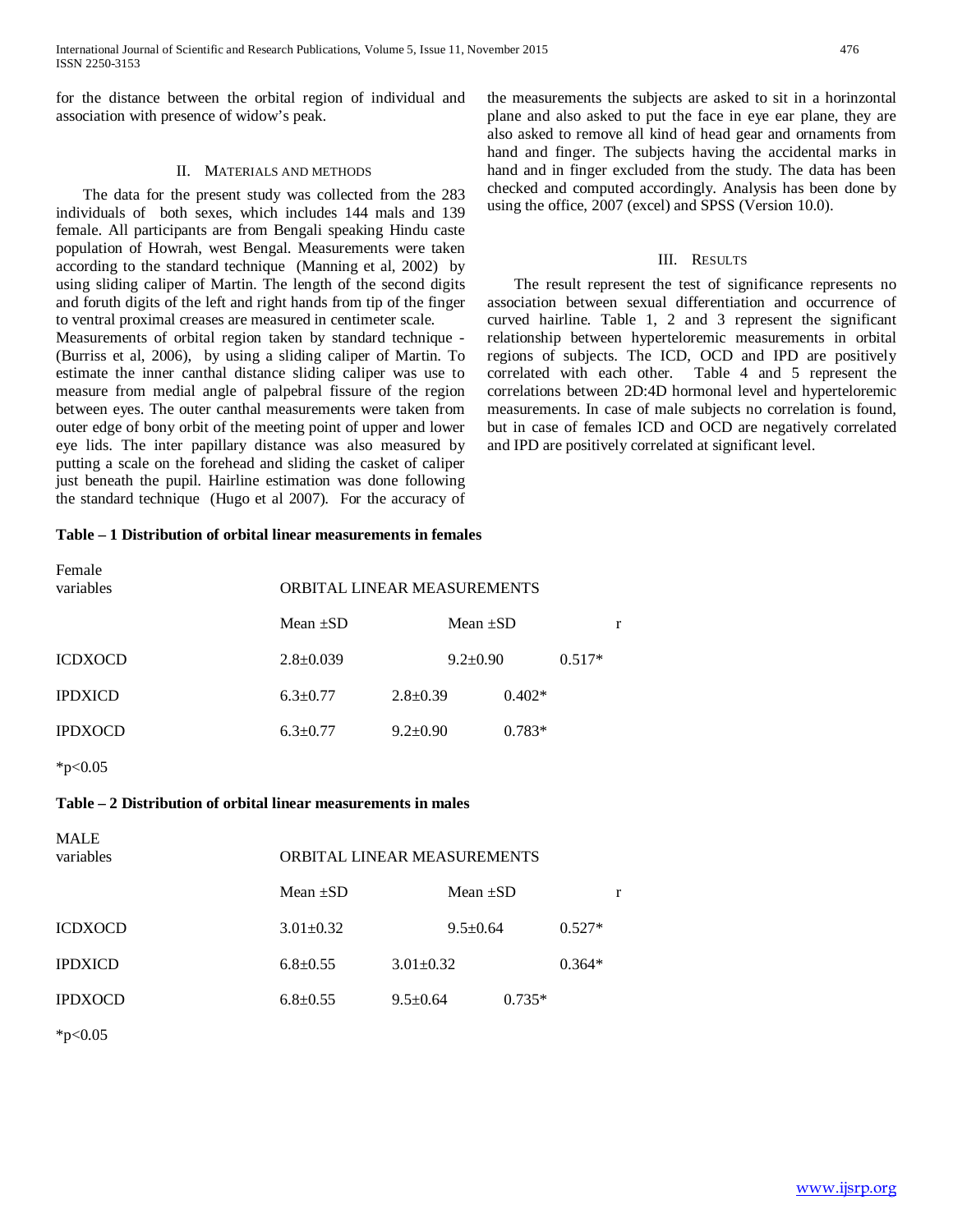#### **Table – 3 Distribution of orbital linear measurements in both sexes** Both sexes data pooled

| variables      | ORBITAL LINEAR MEASUREMENTS |                |          |   |
|----------------|-----------------------------|----------------|----------|---|
|                | Mean $\pm SD$               | Mean $\pm SD$  |          | r |
| <b>ICDXOCD</b> | $2.9 \pm 0.36$              | $9.4 \pm 0.79$ | $0.527*$ |   |
| <b>IPDXICD</b> | $6.5 \pm 0.71$              | $2.9 \pm 0.36$ | $0.364*$ |   |
| <b>IPDXOCD</b> | $6.5 \pm 0.71$              | $9.4 \pm 0.79$ | $0.735*$ |   |
|                |                             |                |          |   |

 $*p<0.05$ 

#### **Table – 4 relationship of orbital linear measurements and 2D:4D ratio in males** Male

| $\cdots$<br>variables | 2D:4D RATIO       | orbital liner measurements |       |
|-----------------------|-------------------|----------------------------|-------|
|                       | Mean $\pm SD$     | Mean $\pm SD$              |       |
| $2D:4D$ vs IPD        | $0.9697 + 0.0355$ | $6.5+0.71$                 | 0.136 |
| $2D:4D$ vs $ICD$      | $0.9697 + 0.0355$ | $2.9 \pm 0.36$             | 0.122 |
| $2D:4D$ vs $OCD$      | $0.9697 + 0.0355$ | $9.4 \pm 0.79$             | 0.121 |
| $2D:4D$ vs CI         | $0.9697 + 0.0355$ | $31.2 + 3.8$               | 0.22  |

# **Table – 5 relationship of orbital linear measurements and 2D:4D ratio in females**

| Female<br>variables | 2D:4D RATIO         | orbital liner measurements |           |
|---------------------|---------------------|----------------------------|-----------|
|                     | Mean $\pm SD$       | Mean $\pm SD$              | r         |
| $2D:4D$ vs IPD      | $1.0102 + 0.0455$   | $6.5+0.71$                 | $-0.283*$ |
| $2D:4D$ vs $ICD$    | $1.0102 \pm 0.0455$ | $2.9 \pm 0.36$             | 0.135     |
| $2D:4D$ vs $OCD$    | $1.0102 \pm 0.0455$ | $9.4 \pm 0.79$             | $-0.228*$ |
| $2D:4D$ vs $CI$     | $1.0102 + 0.0455$   | $31.2 + 3.8$               | $0.296*$  |

 $*p<0.05$ 

# IV. DISCUSSION

 Considering the present study in Bengalee Hindu caste population, it is easily highlited that orbital linear measurements (Burley et al, 2003; Debopriya, 2008; Ordu et al, 2014) which clinically represents the measurement for assessing ocular Hypertelorism, are strongly correlated but in case of male 2D:4D ratio as a proxy measurement for prenatal androgen level is not correlated with Orbital region linear measurements which denotes that prenatal hormonal environment do not affect the orbital measurements. Though in females a negative correlations are found between Inter pupillary distance and outer canthal

distances and canthal indices are positively correlated. So the female face shape with representation by linear measurements is related with 2D:4D ratio. In the study of Bernhard Fink and others found association between shape regressions of the facial landmark coordinates upon 2D:4D ratio for both male and female faces. It is found some characteristics which are typically related to masculine feature corresponding to low 2D:4D ratio of male. But in the others hand (Burries et al, 2006) it may be stated that all significant relationships between female 2D:4D and the facial metric measurements were the prediction that high values of 2D:4D were associated with feminine facial features such as a narrower nose, thicker lower lip, and shallower jaw angle with a